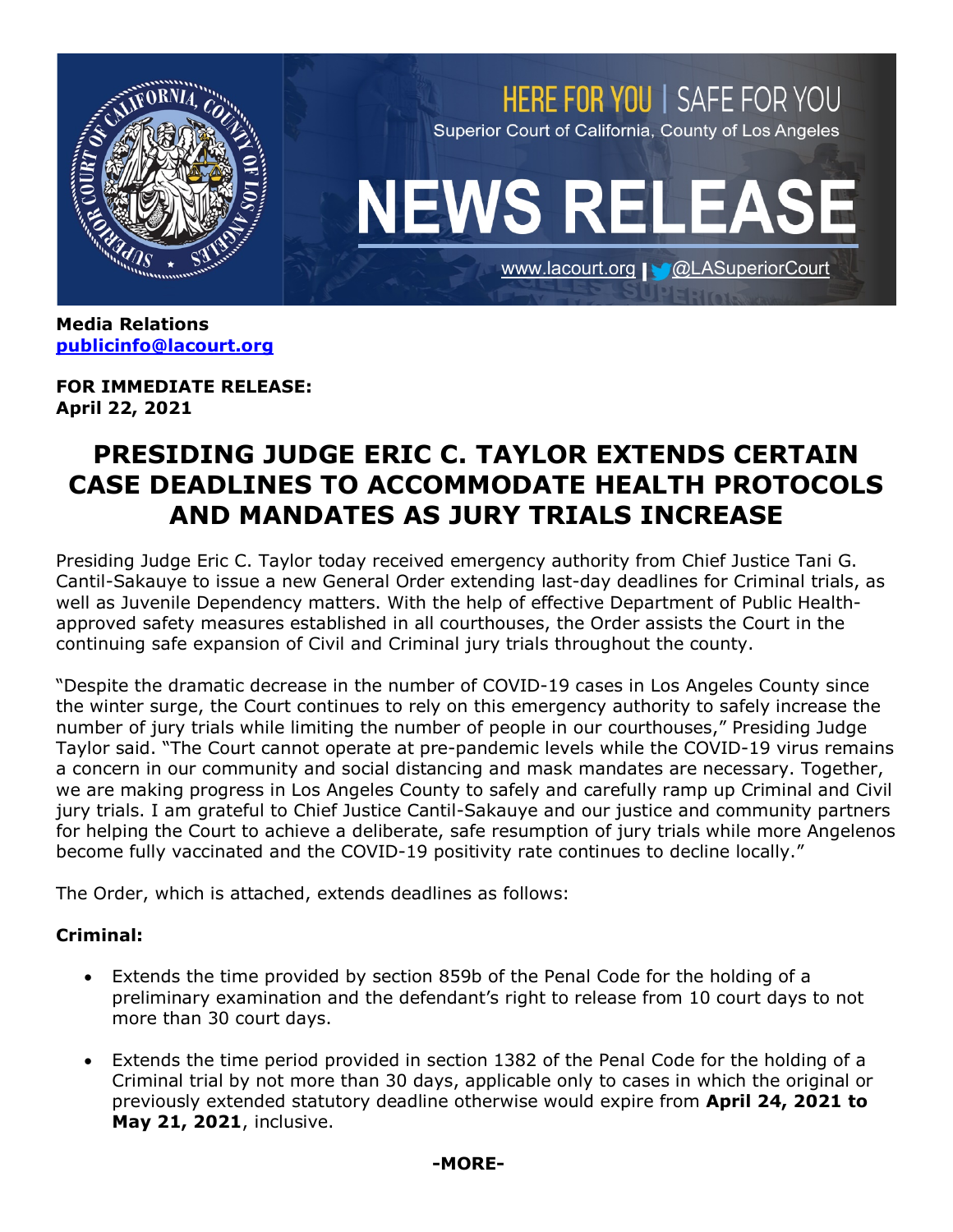## **GENERAL ORDER 2-2-2-2**

- Extends by 90 calendar days post-conviction progress reports set on **April 24, 2021 to May 21, 2021**, inclusive.
- Extends by 90 calendar days, unless statutorily required to be held sooner and the defendant does not consent to a continuance, out-of-custody misdemeanor pretrial hearings set on **April 24, 2021 to May 21, 2021**, inclusive.

## **Juvenile Dependency:**

- Extends the time periods provided in section 313 of the Welfare and Institutions Code within which a minor taken into custody pending Dependency proceedings must be released from custody to not more than seven (7) days, applicable only to minors for whom the statutory deadline would otherwise expire from **April 24, 2021 to May 21**, **2021**, inclusive.
- Extends the time periods provided in section 315 of the Welfare and Institutions Code within which a minor taken into custody pending Dependency proceedings must be given a detention hearing to not more than seven (7) days, applicable only to minors for whom the statutory deadline would otherwise expire from **April 24, 2021 to May 21, 2021**, inclusive.

The Court also orders:

## **Courthouse Access and Remote Appearances:**

In the interest of safeguarding the well-being of court users and enforcing social distancing, persons seeking services from the Clerk's Office, court support services, and/or the Self-Help Centers must have a prescheduled appointment. For telephone or video assistance, or to [schedule an appointment,](http://www.lacourt.org/newsmedia/Uploads/142020641348143AppointmentsNeededtoEnterCourthouse.pdf) the telephone number for each courthouse is listed at the courthouse entry and posted on the Court's website, [www.lacourt.org.](http://www.lacourt.org/)

Access to LASC proceedings is governed by [General Order 2020-GEN-025-00](http://www.lacourt.org/newsmedia/uploads/14202011231738222020-GEN-025-00AdministrativeOrderofPJreCOVID-19112320(003).pdf) issued on November 23, 2020.

# **Face Coverings:**

In accordance with [Amended General Order No. 2021-GEN-009-02,](http://www.lacourt.org/newsmedia/uploads/14202122517492021-GEN-009-02AdministrativeOrderofPJreFacialCoveringsandSocialDistancing022521.pdf) issued on February 25, 2021, all persons are required to wear face coverings over their nose and mouth while in a courthouse. Persons whose disabilities preclude them from wearing face coverings compliant with the California Department of Public Health [Guidance Concerning the Use of Face Coverings](https://www.cdph.ca.gov/Programs/CID/DCDC/CDPH%20Document%20Library/COVID-19/Guidance-for-Face-Coverings_06-18-2020.pdf) issued on June 18, 2020, are urged to seek an accommodation under [Rule 1.100](https://www.courts.ca.gov/cms/rules/index.cfm?title=one&linkid=rule1_100) of the California Rules of Court in advance of their court appearance or appointment.

These health and safety requirements are part of the Court's *Here For You | Safe For You* initiative, which provides numerous protective measures to operate courthouses safely, including offering services that allow court business to be conducted remotely. Whether appearing by phone, from home, the office or coming to the courthouse, the Court provides safe, efficient options to access justice. The Court's remote courtroom appearance technology options promote social distancing by reducing the number of people appearing in person.

Information on *Here For You | Safe For You* can be found [here](http://www.lacourt.org/newsmedia/ui/HfySfy.aspx) and on the Court's Twitter page ([@LASuperiorCourt\)](https://twitter.com/LASuperiorCourt).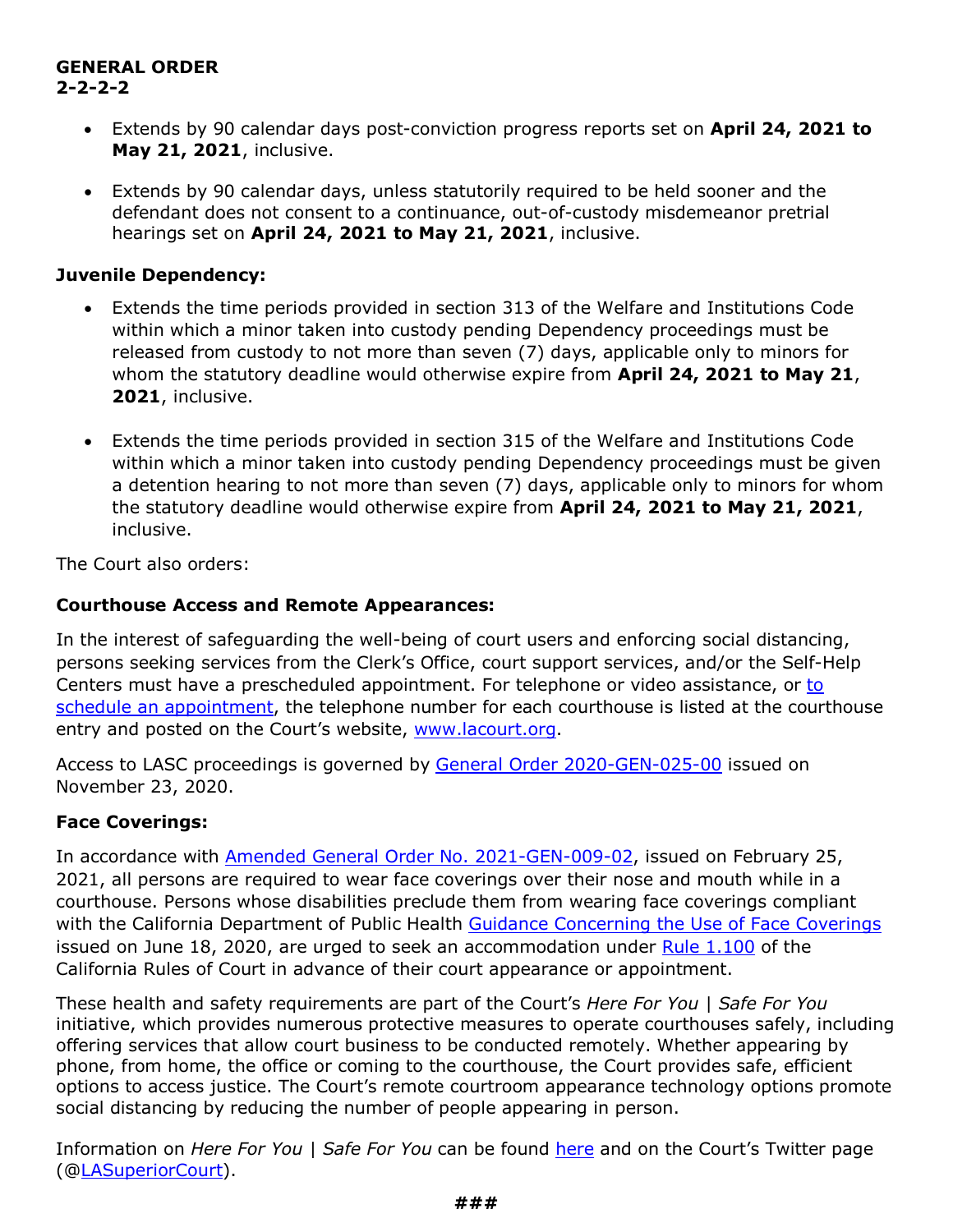FILED **Superior Court of California County of Los Angeles** APR 2 2 2021

Sherri R.Carter, Executive Officer/Clerk  $\mathbf{B}\mathbf{y}$ Deputy  $\mathcal{O}_{\mathbf{R}$ izalinda Mina

#### SUPERIOR COURT OF THE STATE OF CALIFORNIA

#### FOR THE COUNTY OF LOS ANGELES

ADMINISTRATIVE ORDER OF THE PRESIDING JUDGE RE COVID-19 PANDEMIC

# **GENERAL ORDER**

The number of COVID-19 cases in Los Angeles County has decreased dramatically and more than 60% of County residents have received at least one dose of the COVID-19 vaccine. However, the Superior Court of Los Angeles County (LASC or Court) cannot operate at pre-pandemic levels while social distancing and mask mandates remain in effect. Accordingly, it must continue to limit the number of persons who enter its courthouses and enforce other social distancing measures.

# **THE COURT HEREBY FINDS, AND ORDERS AS FOLLOWS**:

#### 1. **Courthouse Access and Remote Appearances:**

- a. In the interest of safeguarding the well-being of court users and enforcing social distancing, persons seeking services from the Clerk's Office, court support services, and/or the Self-Help Centers must have a prescheduled appointment. For telephone or video assistance, or [to schedule an appointment,](http://www.lacourt.org/newsmedia/Uploads/142020641348143AppointmentsNeededtoEnterCourthouse.pdf) the telephone number for each courthouse is listed at the courthouse entry and posted on the Court's website, [www.lacourt.org.](http://www.lacourt.org/)
- b. Access to LASC proceedings is governed by [General Order 2020-GEN-025-00](http://www.lacourt.org/newsmedia/uploads/14202011231738222020-GEN-025-00AdministrativeOrderofPJreCOVID-19112320(003).pdf) issued on November 23, 2020.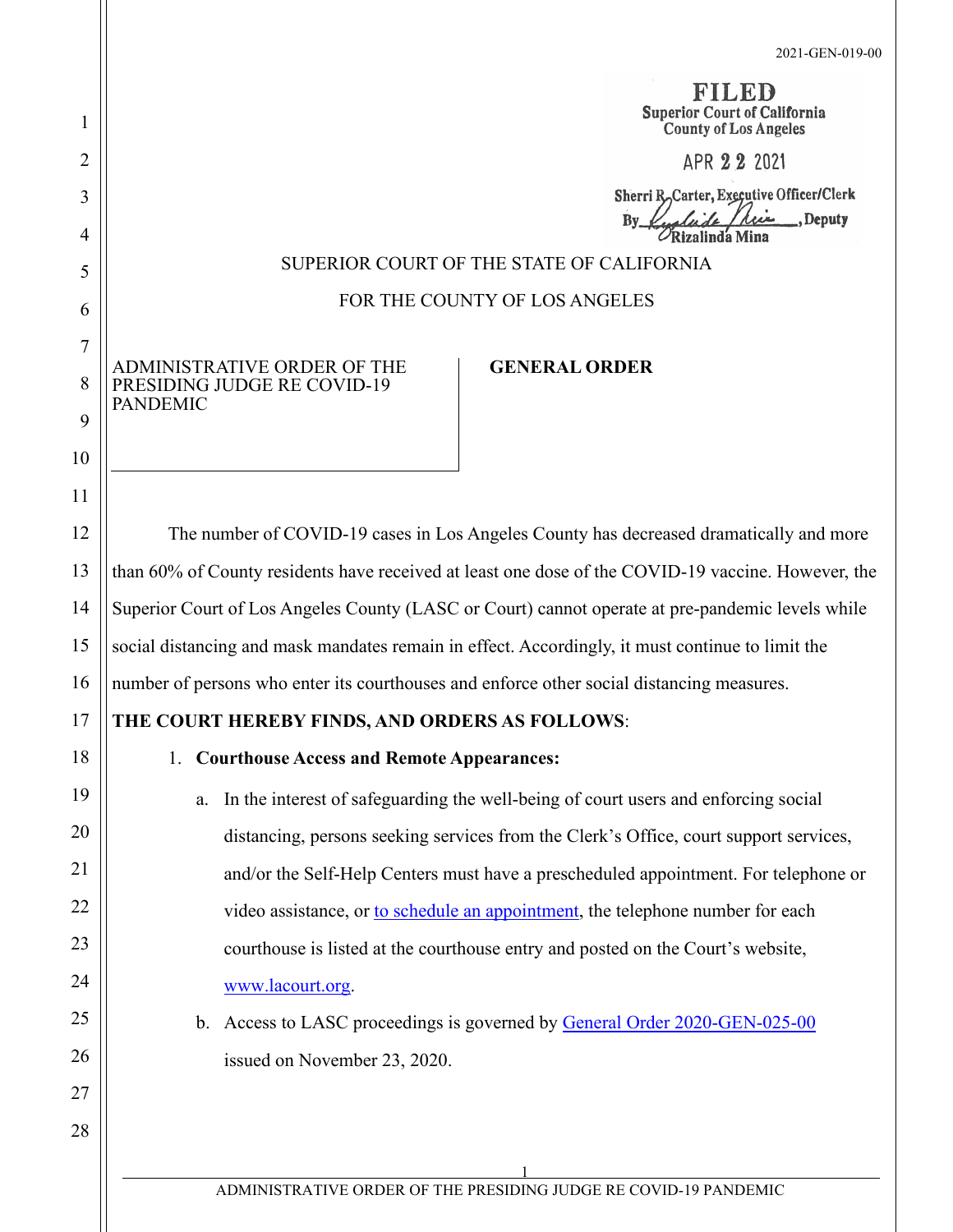#### 2. **Face Coverings:**

1

2

3

4

5

6

7

8

9

10

11

12

13

14

15

16

17

18

19

20

21

22

23

24

25

26

27

28

In accordance with **Amended General Order No. 2021-GEN-009-02**, all persons are required to wear face coverings over their nose and mouth while in a courthouse. Persons whose disabilities preclude them from wearing face coverings compliant with the California Department of Public Health [Guidance Concerning the Use of Face Coverings](https://www.cdph.ca.gov/Programs/CID/DCDC/CDPH%20Document%20Library/COVID-19/Guidance-for-Face-Coverings_06-18-2020.pdf) issued on June 18, 2020, are urged to seek an accommodation under [Rule 1.100](https://www.courts.ca.gov/cms/rules/index.cfm?title=one&linkid=rule1_100) of the California Rules of Court in advance of their court appearance or appointment.

#### 3. **Judicial Emergency Order Continuances**:

#### a. Juvenile Dependency

i. The Court extends the time periods provided in section 313 of the Welfare and Institutions Code within which a minor taken into custody pending dependency proceedings must be released from custody to not more than seven (7) days, applicable only to minors for whom the statutory deadline would otherwise expire from **April 24, 2021, to May 21, 2021**, inclusive.

ii. The Court extends the time periods provided in section 315 of the Welfare and Institutions Code within which a minor taken into custody pending dependency proceedings must be given a detention hearing to not more than seven (7) days, applicable only to minors for whom the statutory deadline would otherwise expire from **April 24, 2021, to May 21, 2021**, inclusive.

#### b. Criminal

i. Pursuant to the authority granted by the March 30, 2020 Statewide Emergency [Order](http://www.lacourt.org/newsmedia/uploads/142020431048StatewideOrderbytheChiefJustice-ChairoftheJudicialCouncil03-30-2020.pdf) issued by the Honorable Tani G. Cantil-Sakauye, Chief Justice of California and Chair of the Judicial Council which the Court implemented in its General [Order No. 2020-GEN-007-00](http://www.lacourt.org/newsmedia/uploads/142020431420492020-GEN-007-00AdministrativeOrderofPJreCOVID-19040220(006).pdf) issued on April 2, 2020, and until further notice, the Court extends the time provided by section 859b of the Penal Code for the holding of a preliminary examination and the defendant's right to release from 10 court days to not more than 30 court days.